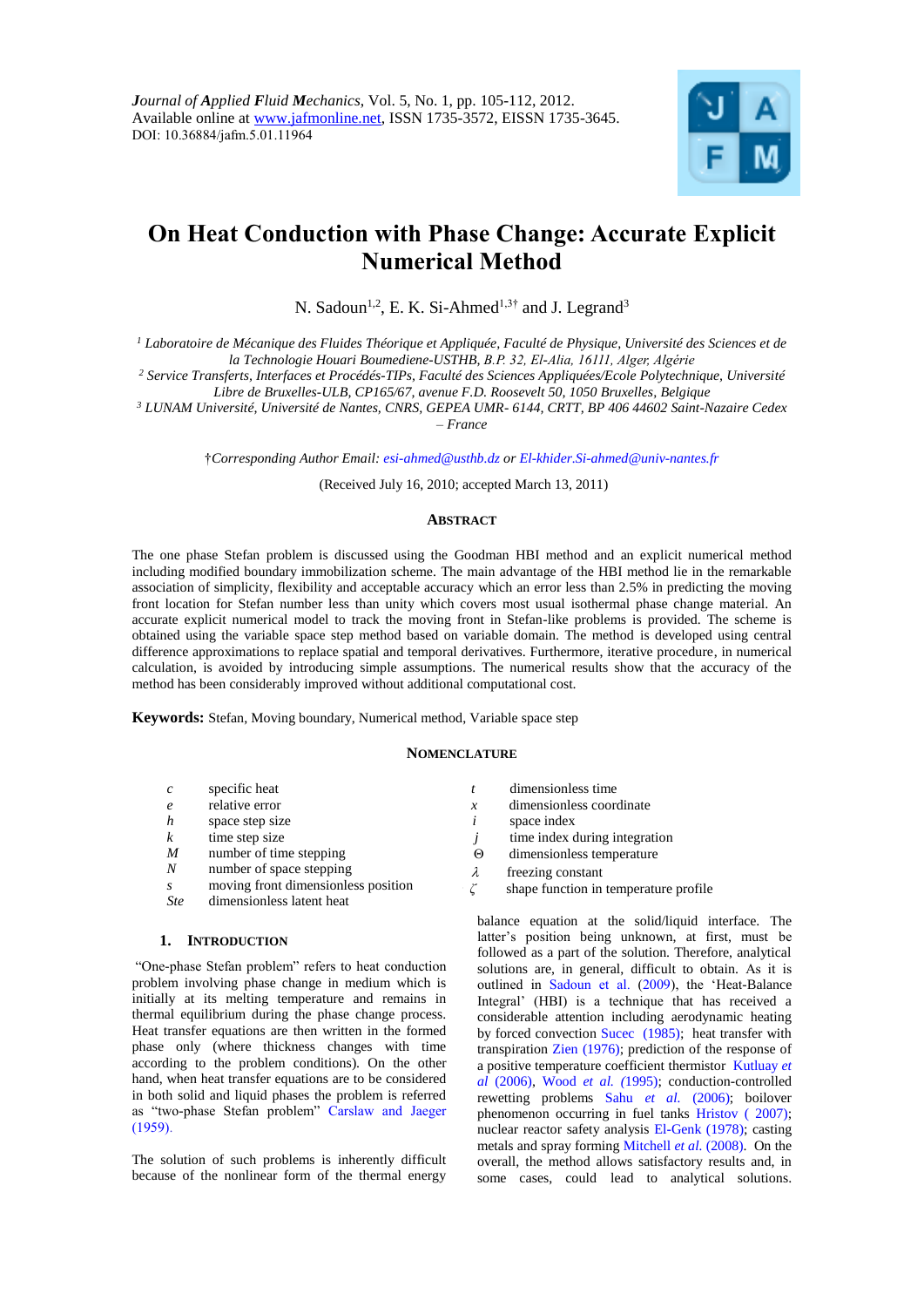Furthermore, this technique shows remarkable flexibility to include cylindrical and spherical coordinates Poots (1962), Caldwell *et al.* (2000, 2005) with various boundary conditions and trials were carried on for two-dimensional Poots (1962) and threedimensional Riley *et al.*(1976) heat diffusion problems. The HBI method allows deriving the moving front velocity, heat fluxes or internal energy variations straightaway from the temperature profile. Such technique provides starting solutions for complex numerical schemes. The method appears, presently, to be a definite powerful approach to many nonlinear diffusion problems since it doesn't need any linearization of the required equations. It should be observed the nonlinearity can either be induced by the phase change at the interface, by the temperature dependency of the transport properties Goodman (1961), Vokov *et al*.(1970) or by the nonlinearity of the boundary conditions Goodman (1964). The main advantage is due to the transformation of the governing equation, from a partial derivative form to an ordinary differential equation where the assumed profile constitutes the central part of the original Goodman's technique (Goodman 1958; Sadoun *et al.* 2009). However, the method accuracy depends on the chosen profile.

Despite a large number of investigations (Goodman 1961; Poots 1962a; Vujanovic and Djukic 1972; Langford 1973; Fox 1975; Sadoun *et al.* 2006b; Sadoun and Si-Ahmed 1993,1995; Mosally *et al.* 2005) there is, unfortunately, no systematic procedure to choose the most appropriate profile; for that purpose works were oriented towards a decrease on the accuracy dependence of the method on an arbitrarily profile (Poots 1962, Hamil *et al*. 1963, Elmas 1970, vokov *et al*. 1970, Noble 1975, Bell 1978, Özisik 1985, Sadoun and Si-Ahmed 1993). Various approximate numerical methods are developed and have been the subject of many comprehensive books and papers Carslaw *et al.* (1959), sadoun (2006). These approximations can be conveniently handled into explicit or implicit methods according to the procedure used to localize the moving boundary.

In the implicit methods, the solution of the energy equation doesn't require the knowledge of the solid/liquid interface position which is implicitly deduced from the enthalpy or temperature distribution. These methods, called "one-phase methods" or "enthalpy methods" (Voller and Cross 1981, Elsen and Kutluay 2004), treat the solid/liquid domain as one phase for which the thermophysical properties are strongly dependant on temperature. The heat balance equation at the interface is implicitly bounded up in a new form of the energy equation available for the whole domain. On the other hand, in the explicit methods (Sadoun 2006; Savović and Caldwell 2003; Kutluay 2005), the governing equations are formulated for each phase (liquid and solid) and coupled at the interface by the temperature continuity and the energy balance. Then the moving front position constitutes a part of the problem solution and is to be tracked at each time step, making then the solution more complex because the nonlinear form of the energy balance equation at the interface. The methods are also referred to as 'twophase methods" or "front-tracking methods".

In the present paper the one-phase Stefan problem with some refinement procedures, developed in the literature, are reported and compared. Furthermore a numerical explicit method which uses a technique based on front-tracking and referred to as variable space grid method (VSGM) is developed. Such method makes the numerical effort easier by subdividing the space into equal size intervals so that the moving boundary always remains at a grid point at each time step. Two Stefanlike problems are considered as physical models for application; the first concerns the classical one-phase Stefan problem with imposed temperature at the fixed boundary whereas the second deals with one-phase Stefan problem with periodically time dependent boundary condition. The paper's contribution aims to showing that the numerical scheme obtained by this method can lead to the solution for given initial time and space stepping. Furthermore, it considers the modified boundary immobilisation scheme used by Kutluay *et al.* (1997) and shows-up the lack of accuracy and proposes a way to make it as precise as the original scheme.

## **2. CLASSICAL ONE-PHASE STEFAN PROBLEM**

The classical mathematical model of one-phase Stefan problem refers to nonlinear diffusion equation. The nonlinearity is associated to the equation expressing the jump condition in terms of flux at the moving boundary. For the classical Stefan problem, in the case of the heat diffusion, the medium holds the half-plane  $x \ge 0$  and the phase change is initiated at the boundary  $x = 0$  with a sudden temperature decrease (freezing) or increase (melting) and maintained fixed during all the process. The transport properties are considered constant.

The heat transport equation is then written in terms of dimensionless variables in the layer with appropriates initial and boundary conditions. The Stefan number,  $Ste = (\rho c \Delta \Theta) / (\rho L)$ , expressing the dimensionless latent heat is defined by the ratio of the heat needed to cool the solid to the latent heat required to transform the liquid to solid ( *c* and *L* refer to specific and latent heat respectively and  $\Delta\Theta$  stands for temperature variation). The condition closing the mathematical model specifies that the moving front is at rest initially. The exact solution of this problem, available in literature (Carslaw and Jaeger 1958), can be easily derived by using the similarity variable to transform the governing equation from partial derivative to ordinary differential equation. Our interest is focused on the moving front position expressed by  $s(\tau) = 2\lambda \sqrt{\tau}$  where  $\lambda$  is the freezing constant given by the root of the transcendental equation  $\lambda e^{\lambda} erf(\lambda) = Ste/\sqrt{\pi}$  where *erf* is the error function. Finding an analytical and semianalytical expression for  $\lambda$  constitutes the next section.

# **2.1 Goodman HBI Solution**

The HBI is analogous to the momentum integral method; the formulation doesn't require any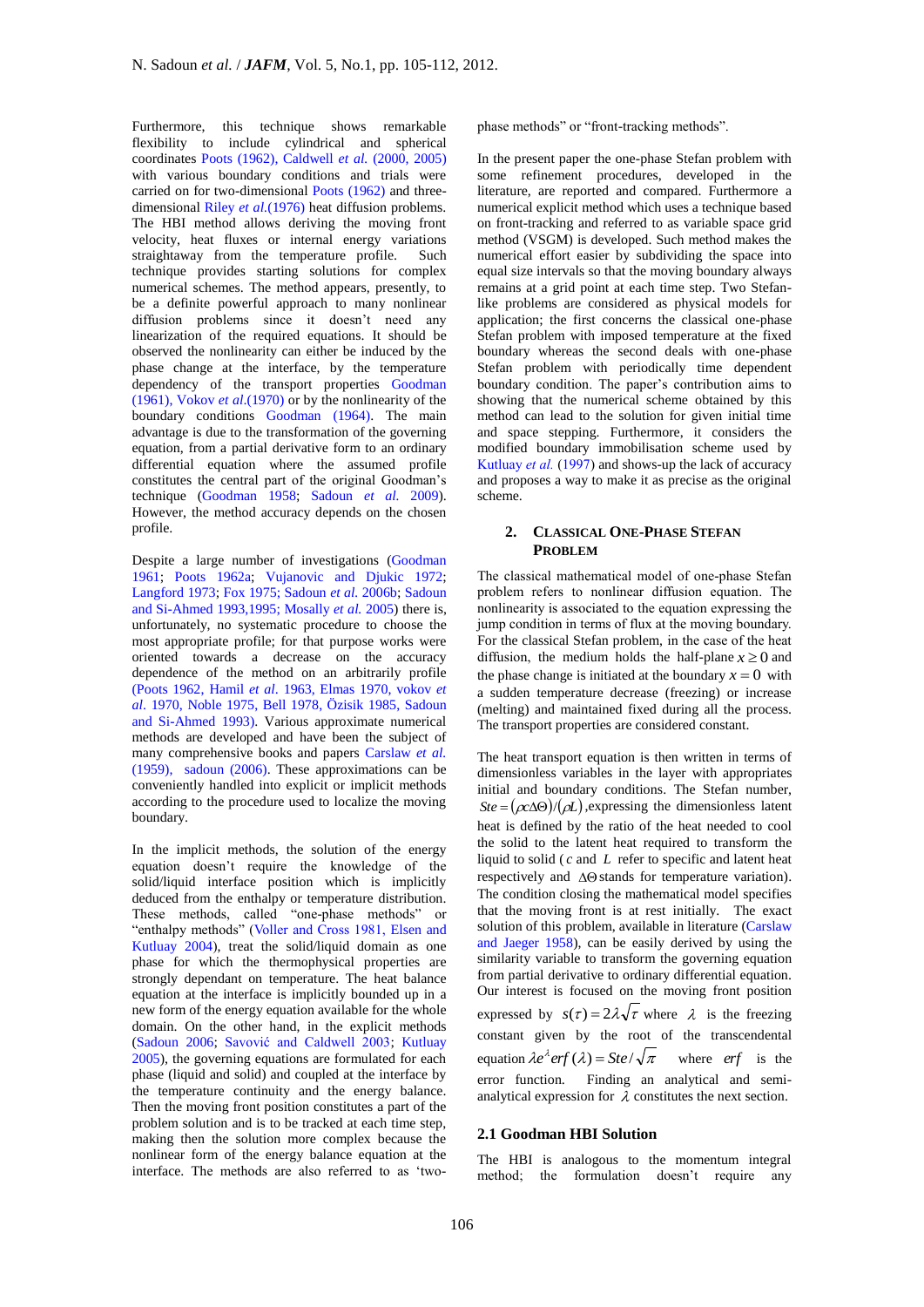linearization of the considered equation. The analysis introduces the well known notion of penetration depth, beyond which there is no heat transferred. It is observed that, the latter, when no phase change is involved, is set instantaneously to infinity, according to Fourier's law. However, this is not the case in Stefan like-problem since the thermal depth penetration coincides with the phase change front.

The suitable approximating profile for the description of the temperature distribution in the layer is assumed to be quadratic. The technique is based on the approximation of the heat conduction equation by an overall energy balance in the domain considered. The result is referred to as the heat balance integral for the region of interest and expresses the macroscopic heat balance across this region. The technique satisfies the heat conduction equation only on the average. Moreover, derivatives of an arbitrarily profile may induce errors.

After substituting the profile in HBI equation which takes into account the Stefan condition, the moving boundary location is tracked through the following analytical expression:

$$
s(t) = \sqrt{2\left[\sqrt{(Ste+6)^2 + 12Ste} - (Ste+6)\right]}\sqrt{t}
$$

One should note the computational simplicity introduced by the HBI procedure compared to the exact solution which, requires evaluations of both the freezing constant through numerical iterative sequences and tabulated functions (the error function). Moreover, as shown in Fig.1, the obtained



Fig. 1: Freezing constant, λ, as given by exact and HBI solutions and its associated relative error

$$
\left|\lambda_{exa}-\lambda_{app}\right|/\lambda_{exa}(%)
$$

results from the above equation compared to the exact solution are satisfactory. The method predicts the moving front location with an error that does not exceed 2.5% for Stefan number less than unity which covers most usual isothermal phase change material. The relative error is defined as

$$
e_{s} = 100 \frac{|\lambda_{exa.} - \lambda_{app.}|}{\lambda_{exa.}}
$$

These features motivated an appreciable number of investigations devoted to refinement procedures.

## **2.2 Some analytical expressions for**

The various approaches developed, using Goodman HBI technique, to track the moving boundary in the case of the one-phase Stefan problem provided several approximate analytical solutions. Table 1 summarizes some analytical expressions of the freezing constant. On the overall, all expressions provide accurate localisation of the moving boundary for small Stefan numbers or at the beginning of the process (short times). This is due to the fact that the cumulated heat is negligible in both cases. Furthermore for small Ste the stored heat is small compared to latent heat while for short time the crust layer is very thin. In such cases the temperature profile can be well approximated by a simple linear form. Thus, these approaches provide an efficient device to compute starting solution for numerical schemes when required.

| <b>Table 1:</b> Analytical freezing constant expressions |
|----------------------------------------------------------|
| obtained by analytical methods developed using heat      |
| balance integral technique                               |

| $\lambda^2$                                                                                             | <b>Authors</b>                                           |  |  |
|---------------------------------------------------------------------------------------------------------|----------------------------------------------------------|--|--|
| $\frac{1}{2} \sqrt{(Ste + 6)^2 + 12Ste - (Ste + 6)}$                                                    | (Goodman 1961)                                           |  |  |
| $3\frac{1+2Ste-\sqrt{1+2Ste}}{1+2$<br>$5+2$ Ste + $\sqrt{1+2}$ Ste                                      |                                                          |  |  |
| $3\frac{1+Ste - \sqrt{1+Ste}}{1+Ste}$<br>$2 + Ste + \sqrt{1 + Ste}$                                     | (Poots 1962a)                                            |  |  |
| $6\frac{1+Ste - \sqrt{1+2Ste}}{1+2Ste}$<br>$-1+2$ Ste + $\sqrt{1+2}$ Ste                                | (Wood 1995)                                              |  |  |
| 2Ste<br>$4 + Ste$                                                                                       | (Mennig)<br>and<br>Özişik 1985)                          |  |  |
| Ste<br>$2 + Ste$                                                                                        | (Hamill<br>and<br><b>Bankoff</b><br>1963;<br>Elmas 1970) |  |  |
| $\text{Ste}(2 + \text{Ste} + 2\sqrt{1 + \text{Ste}})$<br>$8(1+$ Ste)<br>3Ste<br>$5+Ste + \sqrt{1+2Ste}$ | (El-Genk<br>and<br>Cronenberg<br>1979)                   |  |  |
| 3Ste<br>$2(3+Ste)$                                                                                      | (Sadoun and<br>Si-Ahmed 1995).                           |  |  |
| $\frac{1}{4} \sqrt{(Ste + 6)^2 + 24Ste - (Ste + 6)}$                                                    | (Sadoun <i>et</i><br>al.<br>2006b)                       |  |  |

Freezing constant obtained from exponential and Gaussian basic heat balance integral method and refined HBI with simple exponential distribution sadoun *et al.(*2006) are summarized in Table 2. It should be observed that the solution requires solving transcendental equations.

Simple exponential or quadratic profile leads to the same order of accuracy in the Goodman's basic HBI. Gaussian profile provides, as expected, more accurate solution. This can be understood since the latter is suggested by the exact solution. As matter of fact, the first term in the power series of the error function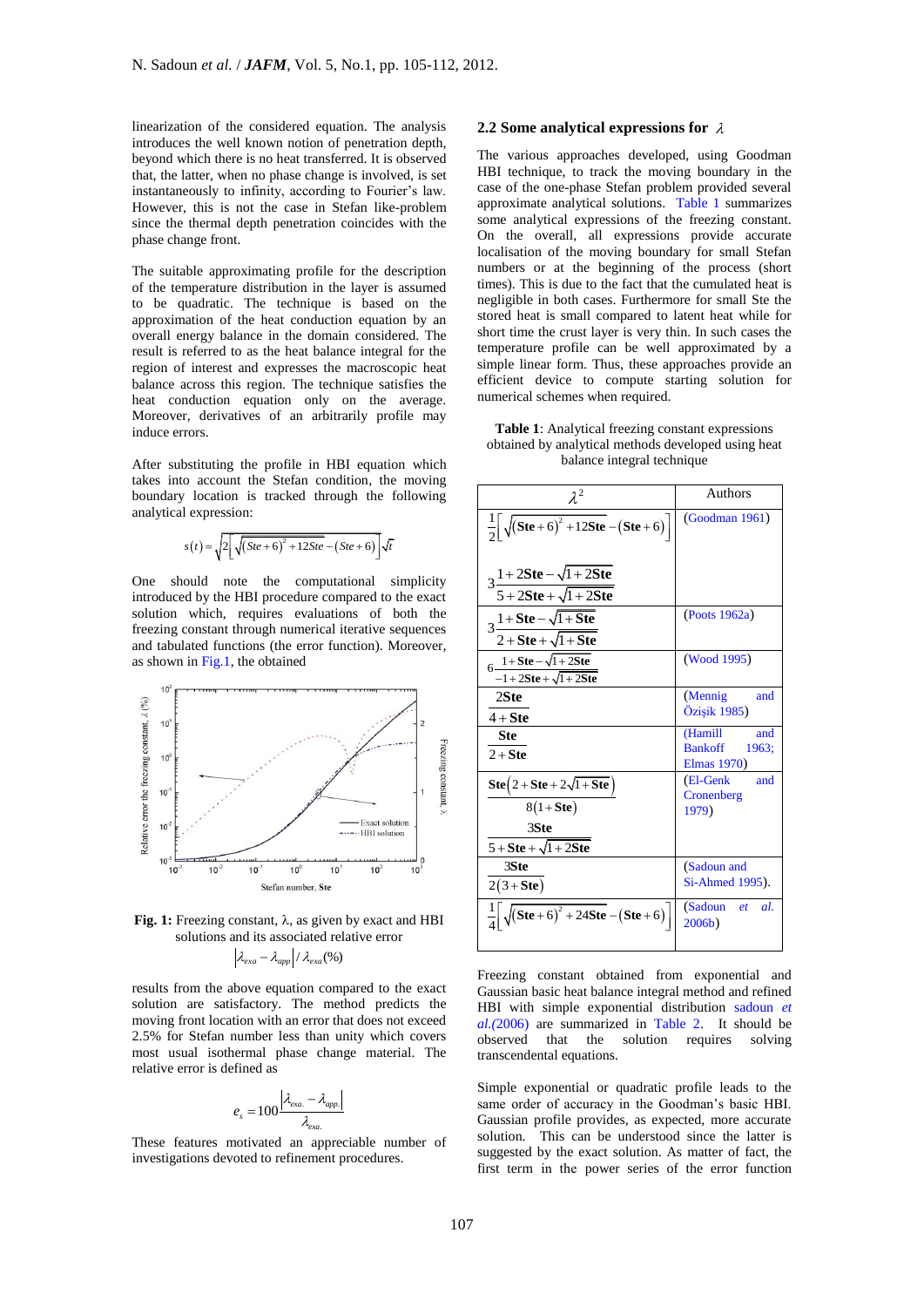is described by  $\eta e^{\eta^2}$ . However, in most cases the exact solution is unfortunately unknown beforehand.

**Table 2**: Semi-analytical freezing constant expressions obtained by analytical methods developed using heat balance integral technique

| Equation                                   | Transcendental equation to be solved                                                                                                                      |  |  |  |  |  |
|--------------------------------------------|-----------------------------------------------------------------------------------------------------------------------------------------------------------|--|--|--|--|--|
| for $\lambda^2$                            |                                                                                                                                                           |  |  |  |  |  |
| <b>Authors</b>                             |                                                                                                                                                           |  |  |  |  |  |
| Ste $\zeta e^{\zeta}$<br>$2 e^{\zeta} - 1$ | $\int (1+ \text{Ste}) \zeta - \text{Ste} \, e^{2\zeta} - (2\zeta - \text{Ste}) e^{\zeta} + \zeta = 0$                                                     |  |  |  |  |  |
| $\frac{\text{Ste}}{2}(1+2\zeta)$           | $(1+2\zeta)\left[2(1+\text{Ste})\zeta e^{\zeta}+(1-\zeta)\text{Ste}\right]-2\zeta=0$                                                                      |  |  |  |  |  |
| (Mosally <i>et al.</i> 2005)               |                                                                                                                                                           |  |  |  |  |  |
| $\frac{\text{Ste}}{2}\zeta$                | Ste $\zeta^2 + (2$ Ste + 6) $\zeta + \sqrt{\frac{72(1-\zeta)}{8t\rho}} - 12 = 0$                                                                          |  |  |  |  |  |
| $\zeta \in ]0,1[$                          |                                                                                                                                                           |  |  |  |  |  |
| (Wood 1985).                               |                                                                                                                                                           |  |  |  |  |  |
| Ste $\zeta e^{\zeta}$<br>2 $e^{\zeta}-1$   | $\zeta\big(e^{\zeta}-1\big)\big(\zeta e^{\zeta}-e^{\zeta}+1\big)+\mathrm{Ste}\big[\zeta\big(\zeta-2\big)e^{\zeta}+2\big(e^{\zeta}-1\big)\big]e^{\zeta}=0$ |  |  |  |  |  |
| (Sadoun et al. 2006a)                      |                                                                                                                                                           |  |  |  |  |  |

Figure 2 shows the relative error for the freezing constant using various correlations.



**Fig. 2**: Relative error  $\left|\lambda_{exa} - \lambda_{app}\right| / \lambda_{exa}$  (%) on the

freezing constant,  $\lambda$ , as given by different approaches constructed using Goodman's HBI technique

# **3. MODIFIED VARIABLE SPACE STEP METHOD FOR ONE- PHASE STEFAN PROBLEM**

## **3.1 Problem Statement**

Consider the freezing of semi-infinite liquid, occupying the region  $x \ge 0$  and is initially at its melting temperature  $\Theta(x,t) = 0$ . Then solidification is initiated instantaneously since the fixed boundary  $x = 0$  is raised at  $t = 0$  to a temperature above the melting temperature and subsequently maintained fixed or timedependent. If we note by *s* the position of the freezing front at time *t* and assume than the process is controlled by the heat conduction, then the temperature distribution  $\Theta(x,t)$  is expressed as:

$$
\frac{\partial \Theta(x,t)}{\partial t} = \frac{\partial^2 \Theta(x,t)}{\partial x^2}; \quad 0 < x < s(t) \tag{1}
$$

with the related Stefan condition (case of *Ste* = 1)

$$
\frac{ds(t)}{dt} = -\frac{\partial \Theta(x,t)}{\partial x}; \quad x = s(t); \ t > 0 \tag{2}
$$

#### *3.1.1Problem1:Classical one-phase Stefan problem*

The classical one-phase Stefan problem is considered here with fixed boundary raised up, from  $t = 0$ , above the melting temperature. Mathematically that is expressed by the following dimensionless equation.

$$
\Theta(0,t) = 1 \; ; \; x = 0 \; ; \; t \ge 0 \tag{3}
$$

The exact analytical solution can be deduced from the generalized Neumann solution (Carslaw and Jaeger 1959) as follows:

$$
\Theta(x,t) = 1 - \frac{erf\left\{x/\left(2\lambda\sqrt{t}\right)\right\}}{erf\left(\lambda\right)}
$$
(4)

Where the moving boundary position  $s(t)$  is obtained from the following expression

$$
s(t) = 2\lambda \sqrt{t} \tag{5}
$$

with a freezing constant  $\lambda$  being the root of the transcendental equation  $\lambda e^{\lambda^2} erf(\lambda)\sqrt{\pi} = 1$ 

## *3.1.2 Problem2: One-phase Stefan problem with timedependent boundary condition*

The second problem considers one-phase Stefan problem with periodically time-dependent boundary temperature:

$$
\Theta(0,t) = 1 - 0.5\sin(0.5\pi) \; ; \; x = 0 \; ; \; t \ge 0 \tag{6}
$$

Taking into account that no exact solution is available in the literature for such case, the numerical results will be compared to the analytical solution developed using the refined heat balance integral method with a linear approximant Sadoun *et al.* (2006); that is:

$$
\Theta(x,t) = \Theta(0,t) \left( 1 - \frac{x}{s(t)} \right) \tag{7}
$$

Where  $s(t)$  is given by:

$$
s(t) = \sqrt{\frac{6}{3 + U(0, t)}} \int_{0}^{t} \Theta(0, t) dt
$$
 (8)

For both problems, the method leads to analytical solutions. In the case of one-phase classical Stefan problem (problem 1), the numerical results are in good agreement with the exact solution particularly at the beginning of the phase change process (for thin layer) (Sadoun *et al*. 2006b)..

## **3. 2 Numerical Solution**

Following Murray and Landis (1959), the mathematical model is written over by applying partial derivative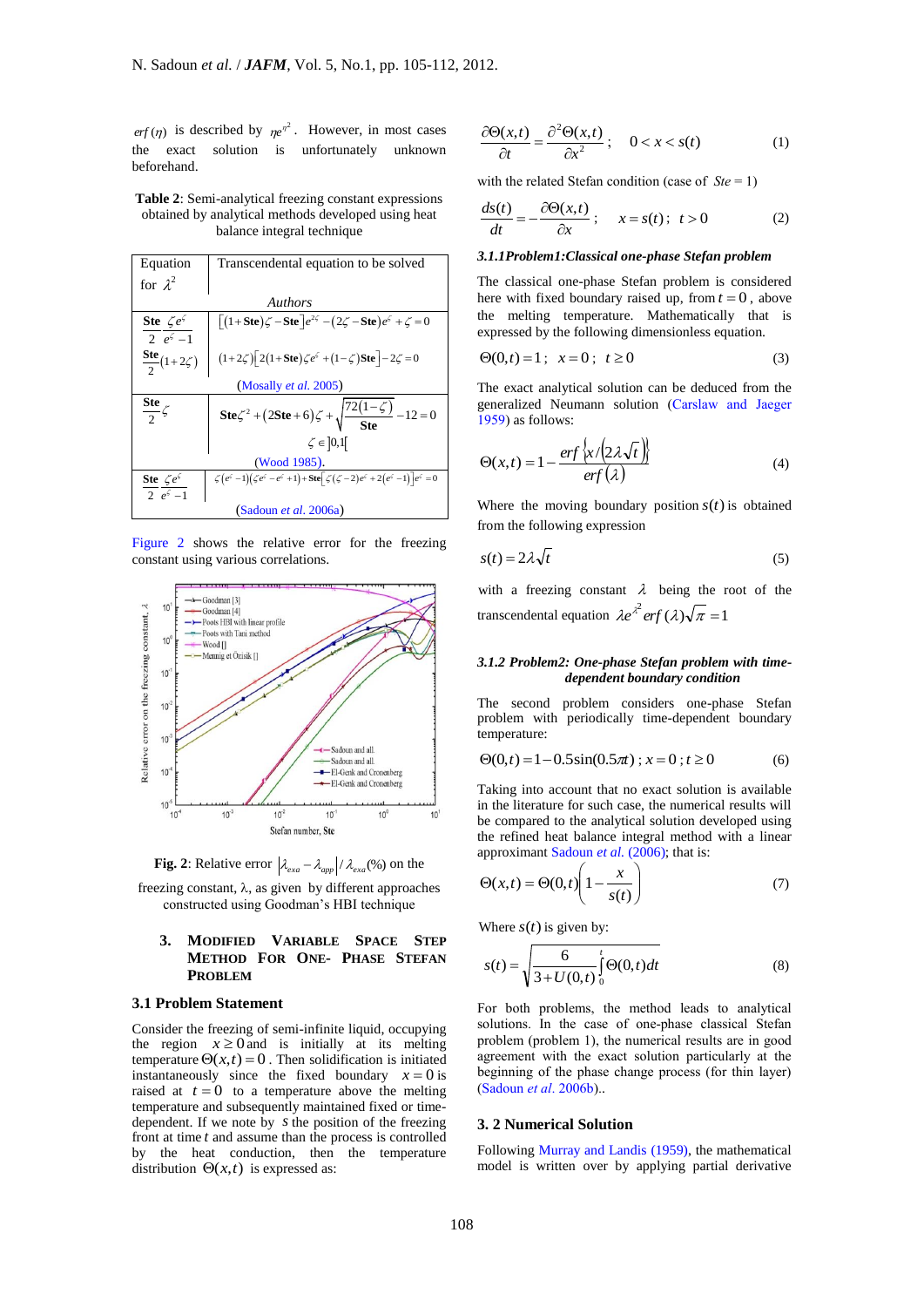with respect to time, tracking then a given line instead of a constant *x* . The heat conduction equation becomes

$$
\left. \frac{\partial \Theta}{\partial t} \right|_{x} = \frac{ds}{dt} \frac{x_i}{s} \frac{\partial \Theta}{\partial x} \bigg|_{t} + \frac{\partial^2 \Theta}{\partial x^2} \bigg|_{t} ; 0 < x < s(t) \tag{9}
$$

Related initial and boundary conditions remains unchanged. It should be noted that suffices  $x$  and  $t$ indicate constant values.

Various numerical schemes can be deduced from the above governing equations (Crank 1957). The variable step grid method is considered hereafter. This is achieved by locating, through a mathematical model, the liquid/solid interface at given moving grid point. The transformed heat diffusion equation  $(Eq.9)$  will be solved by partial discretization using central difference approximations to replace spatial and temporal derivatives. Also, a three-term central difference formula is used for numerical evaluation of the temperature gradient in the energy balance at the moving boundary.

In this method, the time interval  $k$  is kept constant and the space domain  $0 < x < s(t)$  is divided into N intervals of width  $h$  with  $Nh = s(t)$ . Thus, the moving boundary is always located at the last grid point by increasing the space width step with the growth of the solidified layer. If we put  $h^j$  the size at the time jk  $j = 1, 2, \dots$ , then any point  $(x_i, t_j)$  in  $x - t$  domain is given by  $(ih^j, jk)$  and  $\Theta_i^j$   $(i = 0,1,...,N)$  denotes the finite difference approximation of its temperature.

After a few arrangements according to the above mentioned discretization procedure, Eqs. (1-2) in terms of finite differences leads respectively to:

$$
\Theta_{i}^{j+1} = U_{i}^{j} + \frac{i}{2} \frac{k}{h^{j+1/2}} \left(\frac{dh}{dt}\right)^{j+1/2} \left(\Theta_{i+1}^{j+1/2} - \Theta_{i-1}^{j+1/2}\right)
$$
  
+ 
$$
\frac{k}{\left(h^{j+1/2}\right)^{2}} \left(\Theta_{i+1}^{j+1/2} - 2\Theta_{i}^{j+1/2} + \Theta_{i-1}^{j+1/2}\right)
$$
  

$$
\left(\frac{dh}{dt}\right)^{j+1/2} = \frac{4\Theta_{N-1}^{j+1/2} - \Theta_{N-2}^{j+1/2}}{Nh^{j+1/2}}
$$
 (11)

It should be noted that eq. (11) takes into account the moving boundary condition ( $\Theta_N(t) = 0$  for  $t \ge 0$ ) and allows locating the moving boundary at the next time step according to following approximation

$$
h^{j+1} = h^j + \frac{4\Theta_{N-1}^{j+1/2} - \Theta_{N-2}^{j+1/2}}{Nh^{j+1/2}}
$$
(12)

To avoid numerical iterations, we assume that the variation of the nodal temperature,  $\Theta_i$ , with time and along a half time step is negligible. The temperatures  $\Theta_{i-1}^{j+1/2}$ ,  $\Theta_i^{j+1/2}$  and  $\Theta_{i+1}^{j+1/2}$  are then replaced by  $\Theta_{i-1}^j$ ,  $\Theta_i^j$  and  $\Theta_{i+1}^j$  respectively. Furthermore, the step size  $h^{j+1/2}$  is approached by the average value of  $h^j$  and  $h^{j+1}$  as follows

$$
h^{j+1/2} = (h^{j+1} + h^j)/2 \tag{13}
$$

Rearranging  $Eq.(11)$  to lead to the new front position location:

$$
h^{j+1} = \sqrt{\left(h^j\right)^2 + \frac{2}{N} \left(4\Theta_{N-1}^j - \Theta_{N-2}^j\right)}
$$
(14)

and Eqs. (10-11) could be written as:

$$
\left(\frac{dh}{dt}\right)^{j+1/2} = \frac{4\Theta_{N-1}^j - \Theta_{N-2}^j}{Nh^{j+1/2}}
$$
\n(15)

$$
\Theta_i^{j+1} = \Theta_i^j + \frac{i}{2} \frac{k}{h^{j+1/2}} \left(\frac{dh}{dt}\right)^{j+1/2} \left(\Theta_{i+1}^j - \Theta_{i-1}^j\right)
$$
  
+ 
$$
\frac{k}{\left(h^{j+1/2}\right)^2} \left(\Theta_{i+1}^j - 2\Theta_i^j + \Theta_{i-1}^j\right)
$$
(16)

The system of equations is closed with the given condition  $\Theta(0,t)$  at the fixed boundary  $x = 0$ .

The resulting explicit numerical scheme is somewhat similar to those developed by Kutluay *et al*. [1997, 2004, 2005]; Elsen *et al.* , 2004, Savović *et al* 2003; except that the present one uses both freezing front velocity and location at the time  $t^{j+1/2}$  instead of their values at time  $t^j = jk$ .

From known values of  $\Theta_i^j$   $(i=0,...,N)$  and  $s^j$  at time  $t^j = jk$ , the solution procedure involves:

- *i*)Calculation of space step size  $h^{j} = s^{j} / N$  and the grid point locations  $x_i^j = i h^j$ .
- *ii*)Determination of the step size  $h^{j+1}$  using Eq.(14) and then interpolation of  $h^{j+1/2}$  from Eq.(13).
- *iii)*Calculation of the freezing front velocity at time  $t^{j+1/2} = (j+1/2)k$  using Eq. (15).
- *iv*)Solution of Eq.(16) for the grid points  $i = 1,...,N - 1$ .

The steps (i)-(iv) are repeated for the next step after setting the performed values as starting solution

#### **4. RESULTS AND DISCUSSION**

### **4.1 Starting solutions**

To start numerical calculations for both problems, and to circumvent the singularity at time  $t = 0$ , i.e.  $s(t) = 0$ , we used the temperature distribution and the corresponding position of the freezing front at  $t_1 = 0.1$ which is used in Kutluay *et al.* (1997, 2005) as the initiated time. The corresponding nodal temperatures,  $\Theta_i^j = \Theta(ih, t_1)$ , and moving boundary position,  $s<sup>1</sup> = s(t<sub>1</sub>)$ , are determined from the exact Eqs.(4,5) and analytical Eqs. $(7,8)$  solutions for the problems 1 and 2 respectively. One can note that  $M = (t - t_1)/k$  time steps are to be used to obtain the numerical solution at a given time *t* .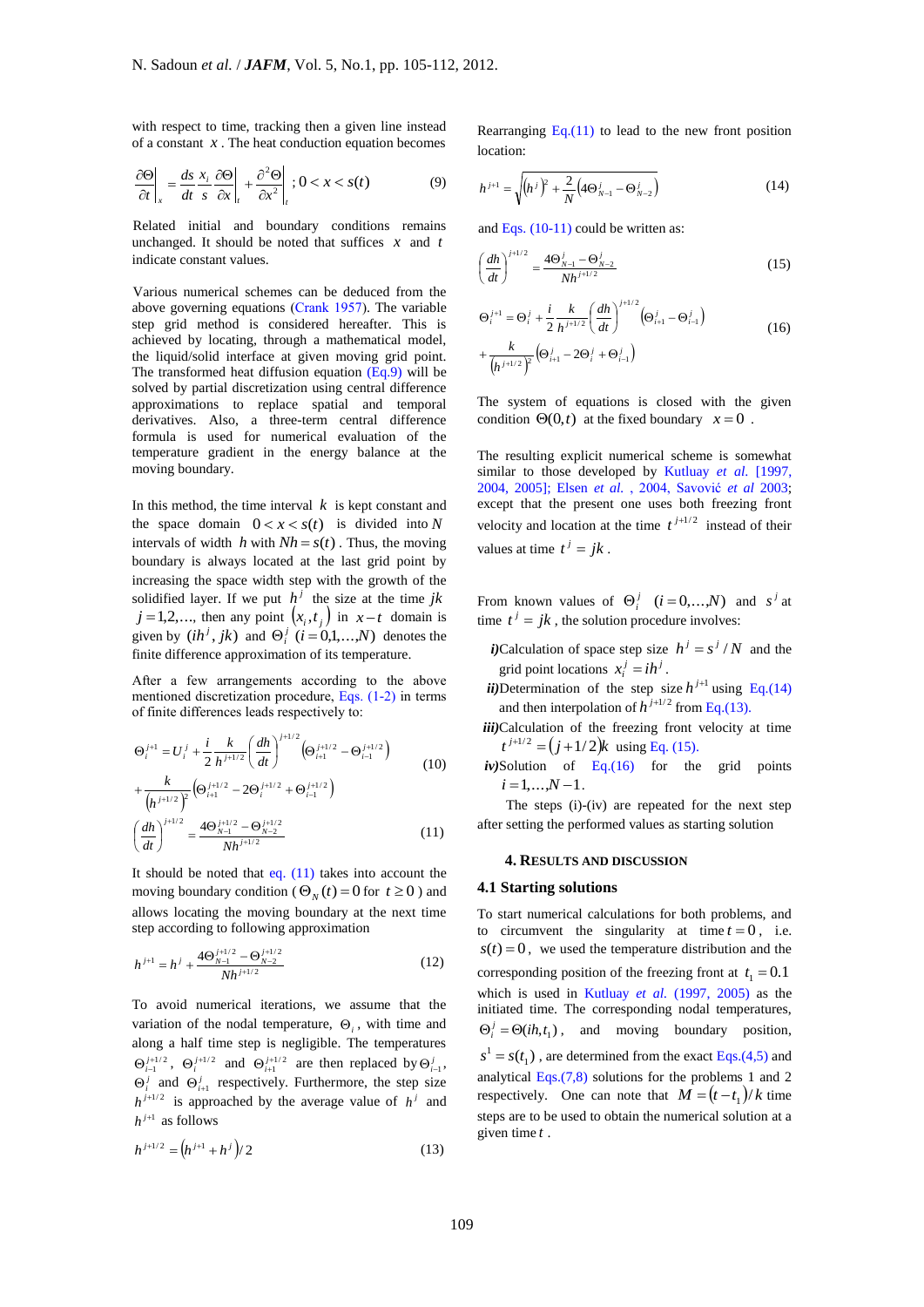# **4.2 Numerical Results**

The weighted 1-norme  $||e||_1$  and the relative error on the moving front location,  $e_x$ , defined below are considered to test the accuracy of the obtained numerical scheme and to compare against available results in the Refs. [8,9,10]

$$
\|e\|_1 = \frac{1}{N-1} \sum_{i=1}^{N-1} \left| 1 - \frac{\Theta_i^j}{\Theta(x_i, t^j)} \right|, e = \left[e_1 e_2 \dots e_{N-1}\right]^T,
$$
  
and  $e_s = 10^2 \left| 1 - \frac{s^j}{s(t^j)} \right|$ ; Where  $s(t_j)$  and  $\Theta(x, t^j)$ 

are the exact values.



**Fig. 3:** Evolution of the relative error on the moving boundary position for two space stepping in the case of the problem 1

Figures 3 and 4 show the variation of the relative error on the moving boundary position, *s* , with time, *t* . Different numbers of space subdivisions *N* are considered. It can be seen that for a given space subdivision, the numerical predictions of the interface location depart from the exact positions as time increases but still sufficiently accurate. On the other hand, Fig. 3 compares accuracies of the present method with those given by modified VSGM and BIM developed by Kutluay and al. (1997, 2005)

The plots demonstrate clearly that the present scheme improves considerably the accuracy of the numerical solution. The figures exhibit the expected convergence of the scheme with the refinement of the mesh size. One can note, from Fig. 4, that increasing  $n$  times the number of space intervals refines the accuracy about  $n^2$  –fold (*n* corresponds to the ratio of the two corresponding time steps).

Figure 5 illustrates the dependence of the weighted 1 norme error  $||e||_1$  on the temperature defined below on the number of space subdivisions, and computed at time  $t = 0.5$ . One can note the rapid decrease of the error with the increase of the number of subdivisions. The vertical dashed line on the figure indicates the number minimum of subdivisions allowed by the numerical scheme, that is  $N = 3$ .

The numerical results given by the present scheme are displayed in Table 3, with a comparison of three other

numerical solutions available in the literature at final times 0.2, 0.3, 0.4 and 0.5. From data, it's observed that the results exhibit the convergence as the space stepping is reduced. It's clearly seen that the present scheme generates more accurate solutions than schemes developed using MVSGM, BIM and IMM.



**Fig. 4:** Evolution of the relative error on the moving boundary position for different space stepping in the case of the problem 1



**Fig. 5**: Weighted 1-norme error  $\|e\|$  on the temperature versus the number of space subdivisions for the problem 1 at time  $t = 0.5$ .

Finally, the scheme is considered in the case of the second problem. Figure 6 shows the time evolution of the moving front boundary as given by the numerical and analytical solution Sadoun *et al.* (2006). It's clearly seen that they are very close to each other.



**Fig. 6**: Numerical and analytical moving front position pre-dictions for the problem 2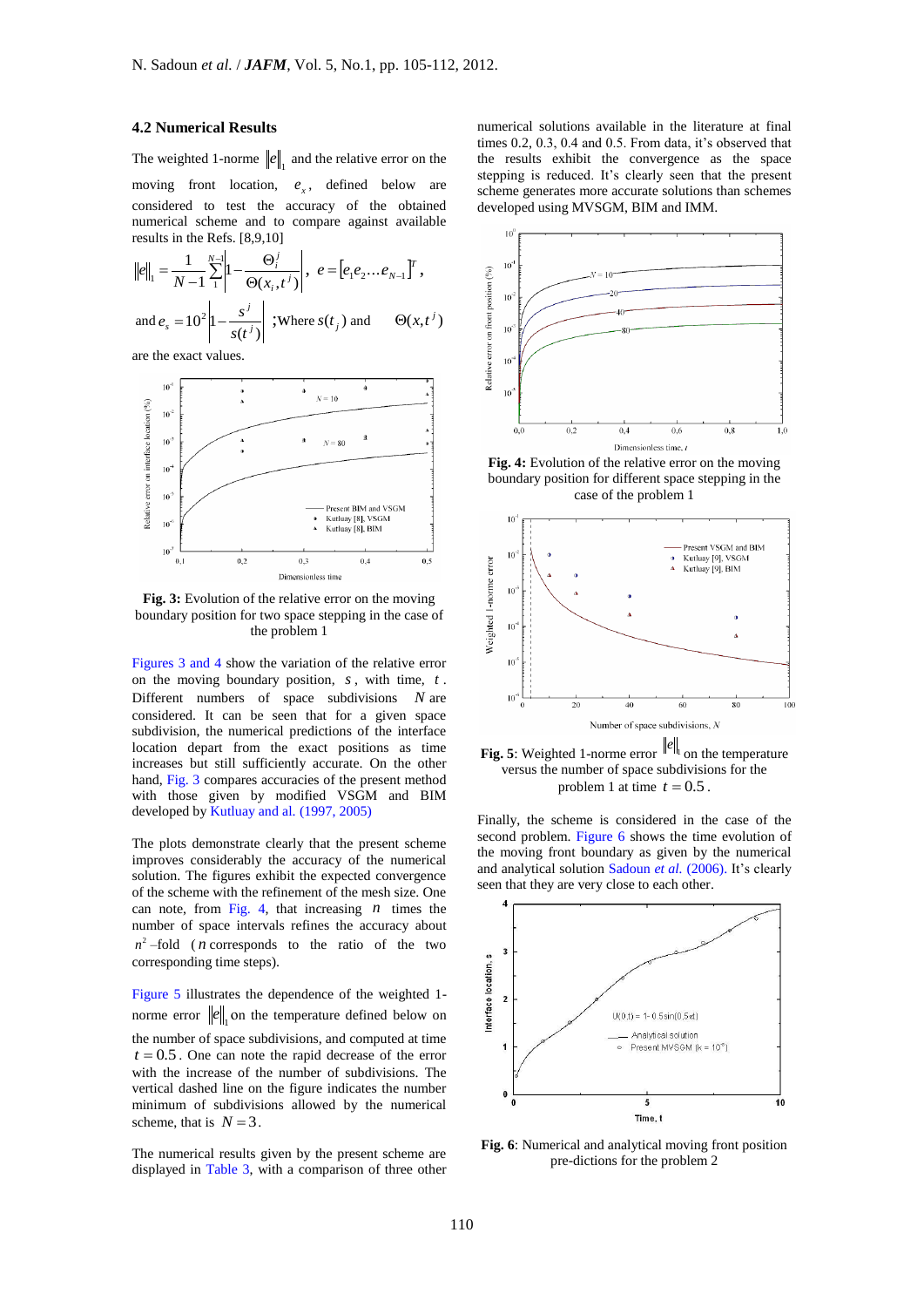# **5. CONCLUDING REMARKS**

The computational simplicity introduced by the HBI procedure compared to the exact solution was highlighted. The results showed that the method predicts the moving front location with an error that does not exceed 2.5% for Stefan number less than unity which covers most usual isothermal phase change material. Furthermore, a new explicit numerical scheme is developed using the variable space method.

Despite the use of central difference approximation to replace both spatial and temporal partial derivatives, the numerical scheme is expressed in explicit form avoiding then the iterative procedure to achieve numerical calculation. The numerical results obtained in the case of two Stefan like problems demonstrate the good accuracy of the present scheme.

**Table 3** Comparison of the relative error of predicted location of the moving boundary with results from the present method, the modified variable step method (MVSGM) (Kutluay 2005), boundary immobilization method (BIM) (Kutluay *et al.* 2005)and isotherm migration method (IMM) (Kutluay and Elsen 2004) at various times and mesh sizes for the problem 1

| $\boldsymbol{t}$ | method      | Relative error, $e_s$ (%) |          |          |          |
|------------------|-------------|---------------------------|----------|----------|----------|
|                  |             | $N=10$                    | $N = 20$ | $N = 40$ | $N = 80$ |
|                  | Present     | 0.002831                  | 0.000400 | 0.000096 | 0.000024 |
| 0.2              | <b>VSGM</b> | 0.028870                  | 0.007240 | 0.001810 | 0.000455 |
|                  | <b>BIM</b>  | 0.070370                  | 0.017610 | 0.004405 | 0.001100 |
|                  | <b>IMM</b>  | 0.012555                  | 0.003230 | 0.000820 | 0.000205 |
|                  | Present     | 0.002035                  | 0.000401 | 0.000087 | 0.000020 |
| 0.3              | <b>VSGM</b> | 0.075487                  | 0.018940 | 0.004740 | 0.001187 |
|                  | <b>BIM</b>  | 0.068353                  | 0.017093 | 0.004273 | 0.001067 |
|                  | <b>IMM</b>  | 0.019093                  | 0.005120 | 0.001320 | 0.000337 |
|                  | Present     | 0.005464                  | 0.001101 | 0.000243 | 0.000047 |
| 0.4              | <b>VSGM</b> | 0.098720                  | 0.024820 | 0.006218 | 0.001555 |
|                  | <b>BIM</b>  | 0.085112                  | 0.021268 | 0.005312 | 0.001328 |
|                  | <b>IMM</b>  | 0.024728                  | 0.006997 | 0.001848 | 0.000472 |
|                  | Present     | 0.012830                  | 0.002670 | 0.000602 | 0.000143 |
| 0.5              | VSGM        | 0.052922                  | 0.013452 | 0.003386 | 0.000850 |
|                  | <b>BIM</b>  | 0.166242                  | 0.041576 | 0.010386 | 0.002596 |
|                  | IMM         | 0.031792                  | 0.009490 | 0.002558 | 0.000662 |

## **REFERENCES**

- Bell, G. E., (1978). A refinement of the heat balance integral method applied to melting problem. Int. J. Heat Mass Transfer, 21, 1357-1362
- Caldwell, J. and Y.Y. Kwan, (2005). Starting solutions for the boundary immobilisation method. *Commun. Numer. Meth. Eng,* 21, 289-295.
- Caldwell, J. and C.C. Chan (2000). Spherical solidification by enthalpy method and the heat balance integral method. *Appl. Math. Modelling,* 24, 45-53
- Carslaw, H.S. and J.C. Jaeger (1959). *Conduction Of Heat In Solids.* Second Edn. Oxford Clarendon Press, Oxford.
- Crank, J. (1957). Two methods for the numerical solution of moving-boundary problems in diffusion and heat flow. *Quart. J. Mech. Math.,* 10, 220-231.
- Elmas, M. (1970). On the solidification of the warm liquid flowing over a cold wall. *Int. J. Heat Mass Transfer*, 13, 1060-1062
- Elsen, A. and S. Kutluay (2004). A numerical solution of the Stefan problem with a Neumann-type boundary condition by enthalpy method. *Appl. Math. Comput.*, 148, 321-329.
- El-Genk, M. S. and Cronenberg, A. W. (1979). Some Improvements to the solution of Stefan likeproblems, *Int. J. Heat Mass Transfer*, 22, 167-17.
- El-Genk, M.S. (1978). *Improvements to the Solution of Stefan-like Freezing and Melting Problems, with Application to LMFBR Safety Analysis, Approximate Analysis of Heat Transfer in Transpired Boundary Layers with Effects of Prandtl Number*. Ph.D. Dissertation, University of New Mexico, Albuquerque NM, USA,
- Fox, L. (1975). What are the best numerical methods? *Moving Boundary Problems In Heat Flow And Diffusion*. Ed. Ockendon J. R., Hodgkins W. R., Clarendon Press, Oxford, UK, 210-241.
- Goodman, T.R. (1964). Application of integral methods to transient nonlinear heat transfer. *Advances In Heat transfer*, Irvine T.F. Jr. & Hartnett J P, eds., New York: Academic Press, Vol. I, 51-122.
- Goodman, T.R. (1961). The heat balance integral further considerations and refinements. *Trans. ASME J. of Heat Transfer*, 83, 83-88.
- Hamill, T. D. and S.G. Bankoff (1963). Maximum and minimum bounds of freezing-melting rates with time dependent boundary conditions. *A.I.Ch.E. Journal*, 9, 741-744.